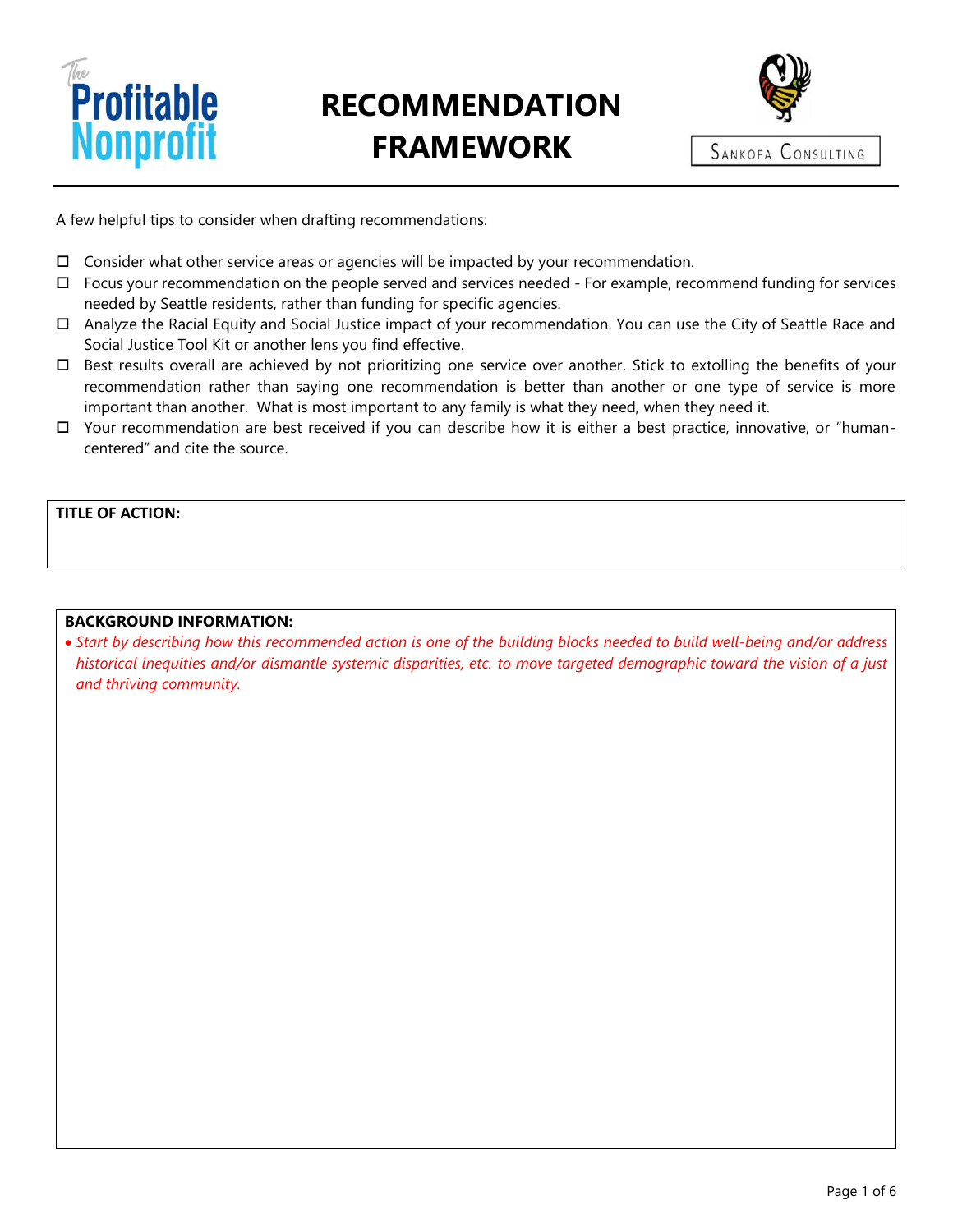#### **SUMMARY OF THE ISSUE/PROBLEM BEING ADDRESSED**

- *Description of need your recommendation will address*
- *Data shows…*
- *What will happen if this need is not met…*

## **SOLUTION / SPECIFIC RECOMMENDED ACTION :**

- *Description of how you recommend the service should be provided.*
- *What is the action?*
- *How will it work?*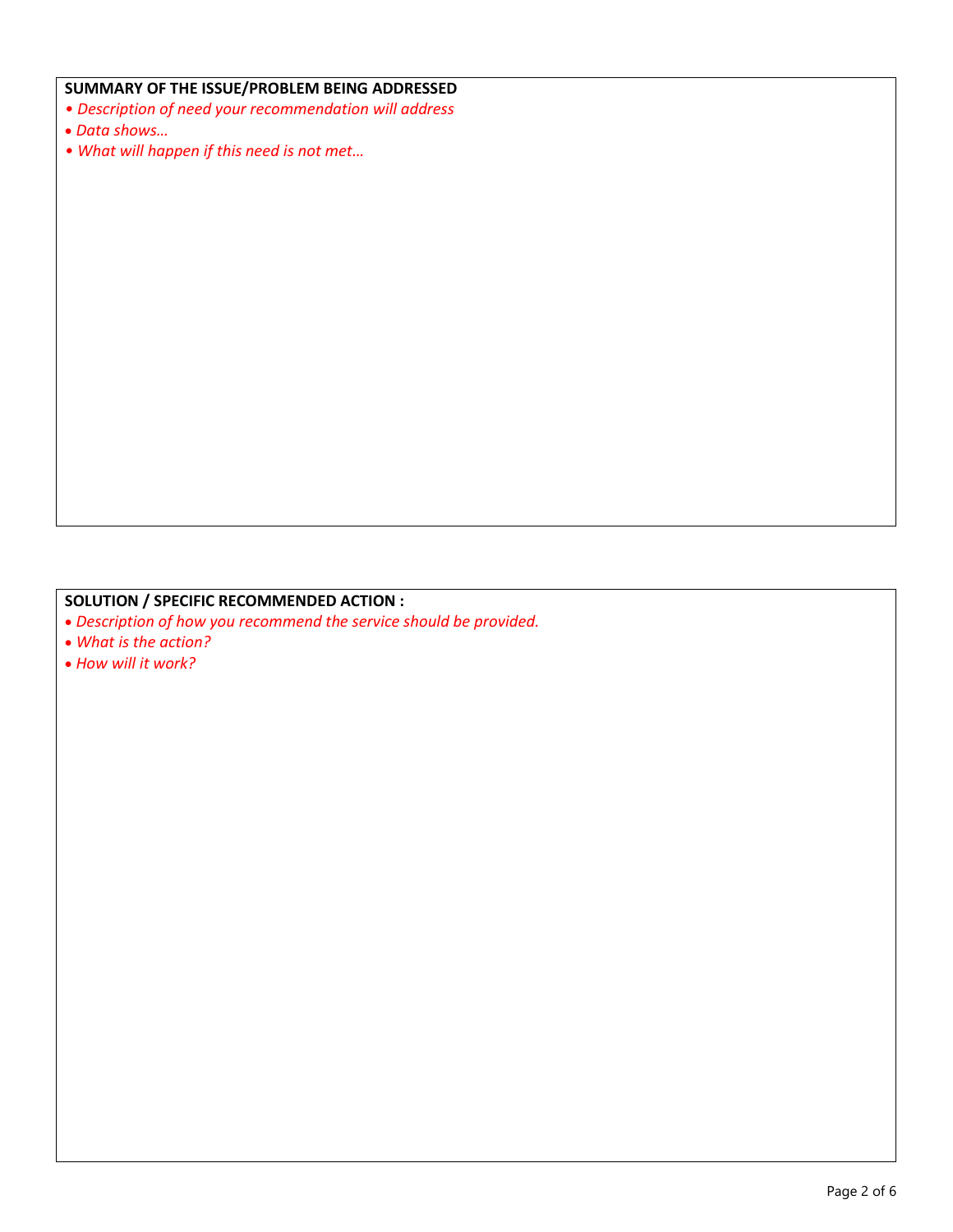#### **KEY INDICATORS:**

- *Value of the program/service*
- *Evidence this approach works, reason innovation is needed, and/or how this approach is human-centered.*

**DESCRIPTION OF HOW YOUR RECOMMENDATION WILL IMPACT RACIAL DISPARITIES IN COMMUNITY OUTCOMES:** • How and in what ways does the recommendation "center" Black and Indigenous people?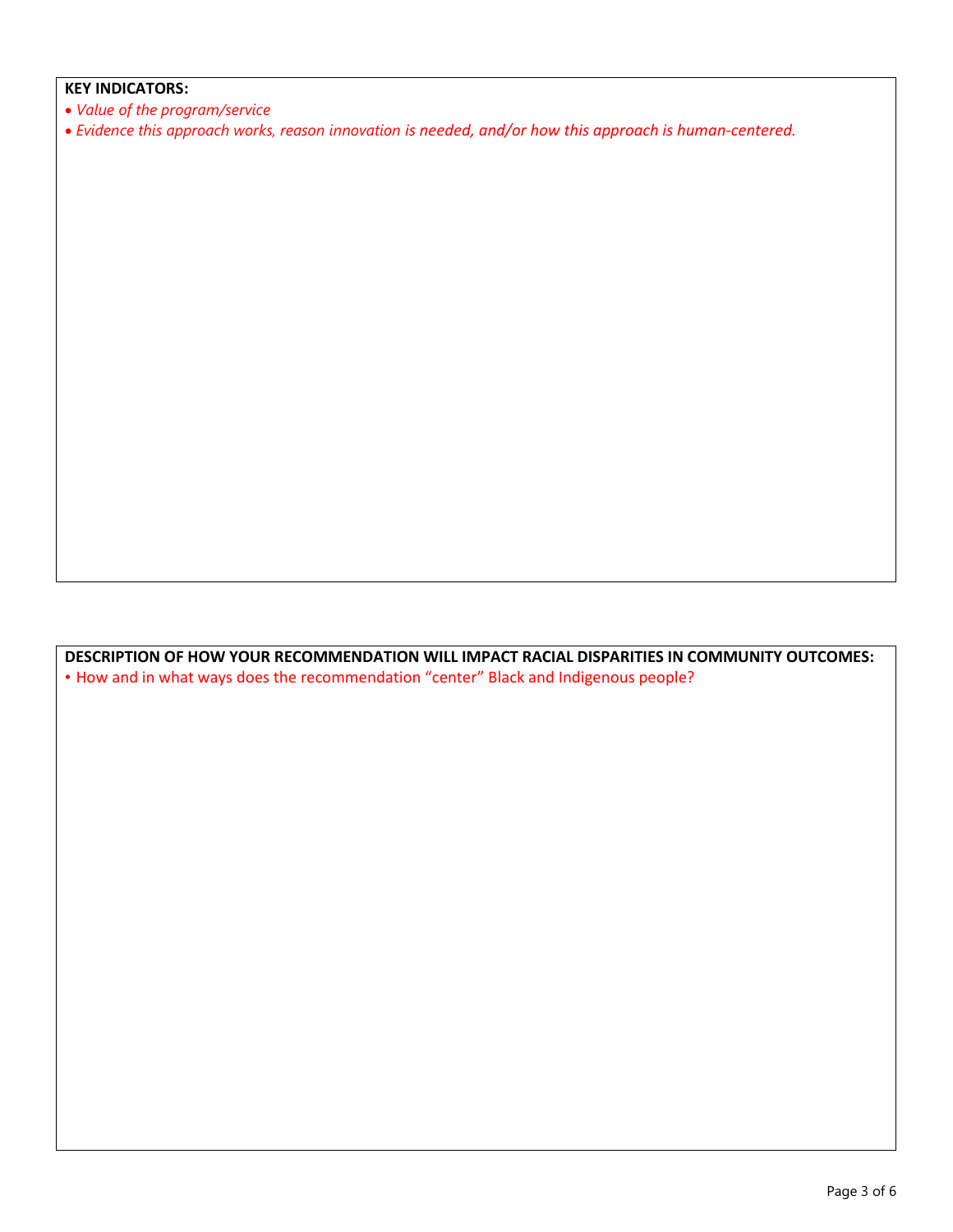### **MAY WANT TO INCUDE A STORY:**

• *Illustrate need or success – point out systemic issues that are addressed by your recommended action*

**MAY WANT TO INCLUDE A PHOTO/GRAJPHIC/INFOGRAPHIC/MAP/CHART etc.:**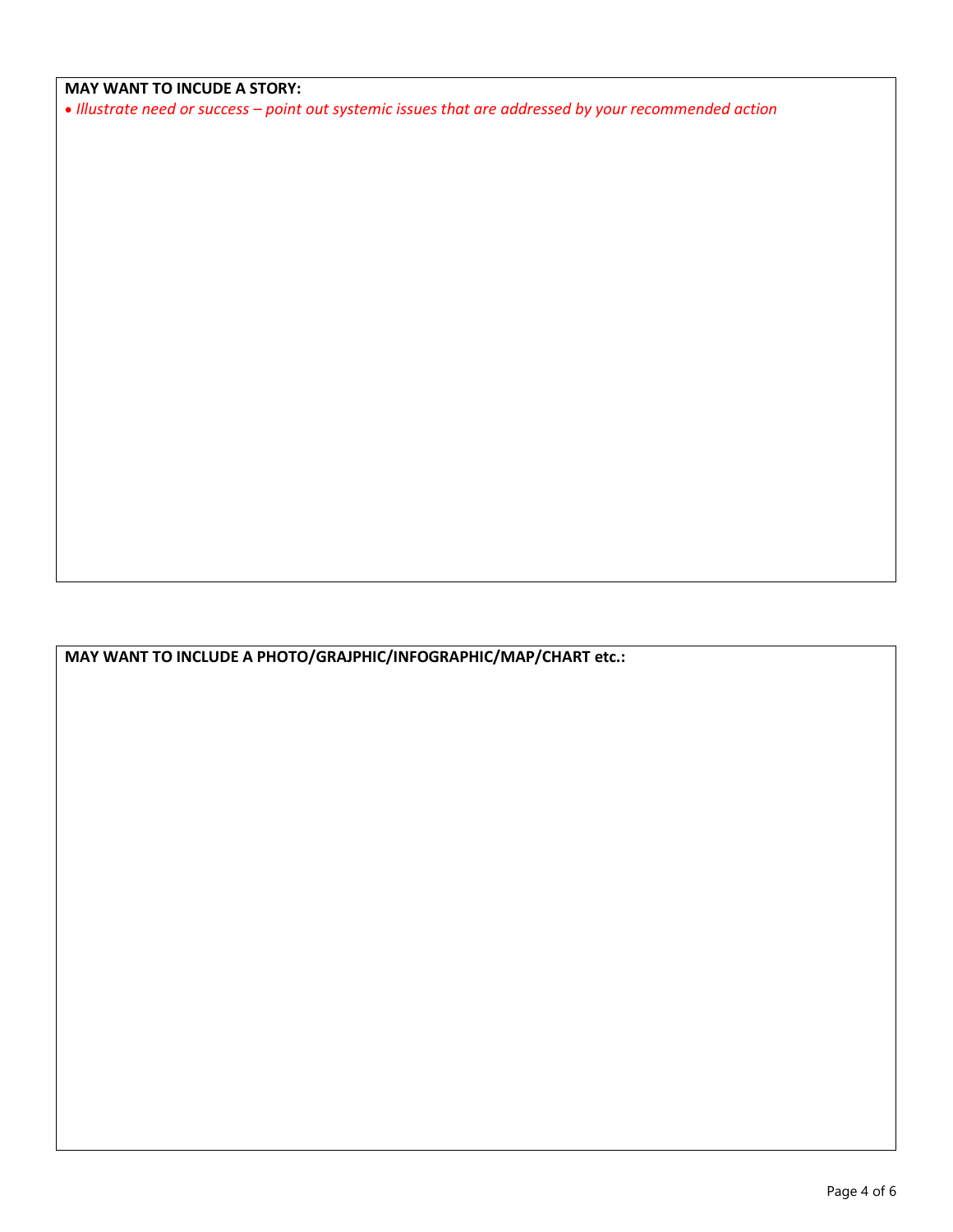| SUMMARY SENTENCE WITH SPECIFIC DOLLAR AMOUNT FOR EACH ANTICIPATED YEAR IN THE BUDGET:      |  |  |
|--------------------------------------------------------------------------------------------|--|--|
| • Ex: "We recommend an investment of $\zeta$ in this action for 2021 and $\zeta$ in 2022." |  |  |
|                                                                                            |  |  |
|                                                                                            |  |  |
|                                                                                            |  |  |
|                                                                                            |  |  |
|                                                                                            |  |  |
|                                                                                            |  |  |

## **EXPECTED OUTCOMES:**